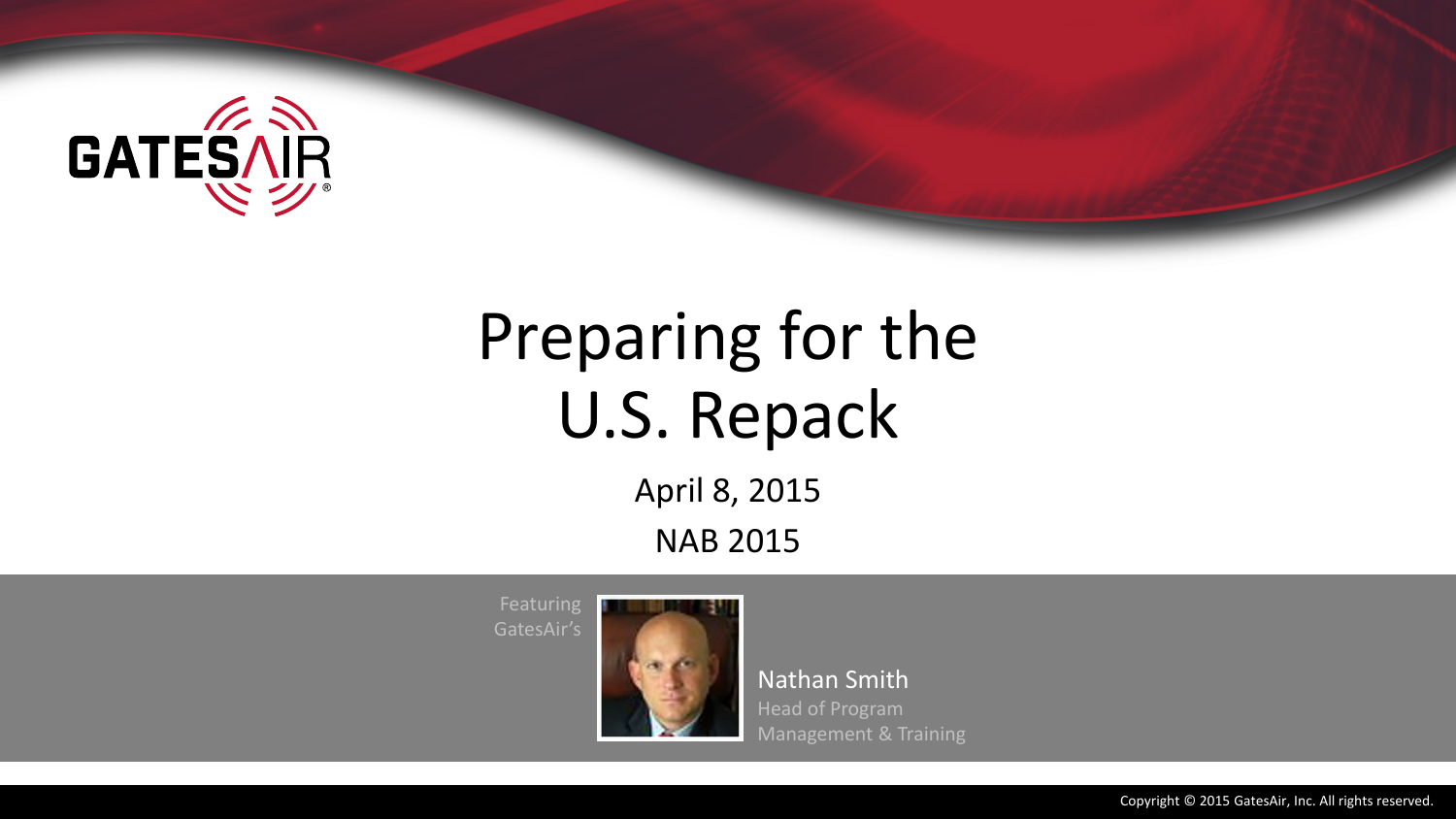

Proprietary and confidential.



Connecting What's Next

## **Preparing for the U.S. Repack**

## Nathan Smith, Head of Program Management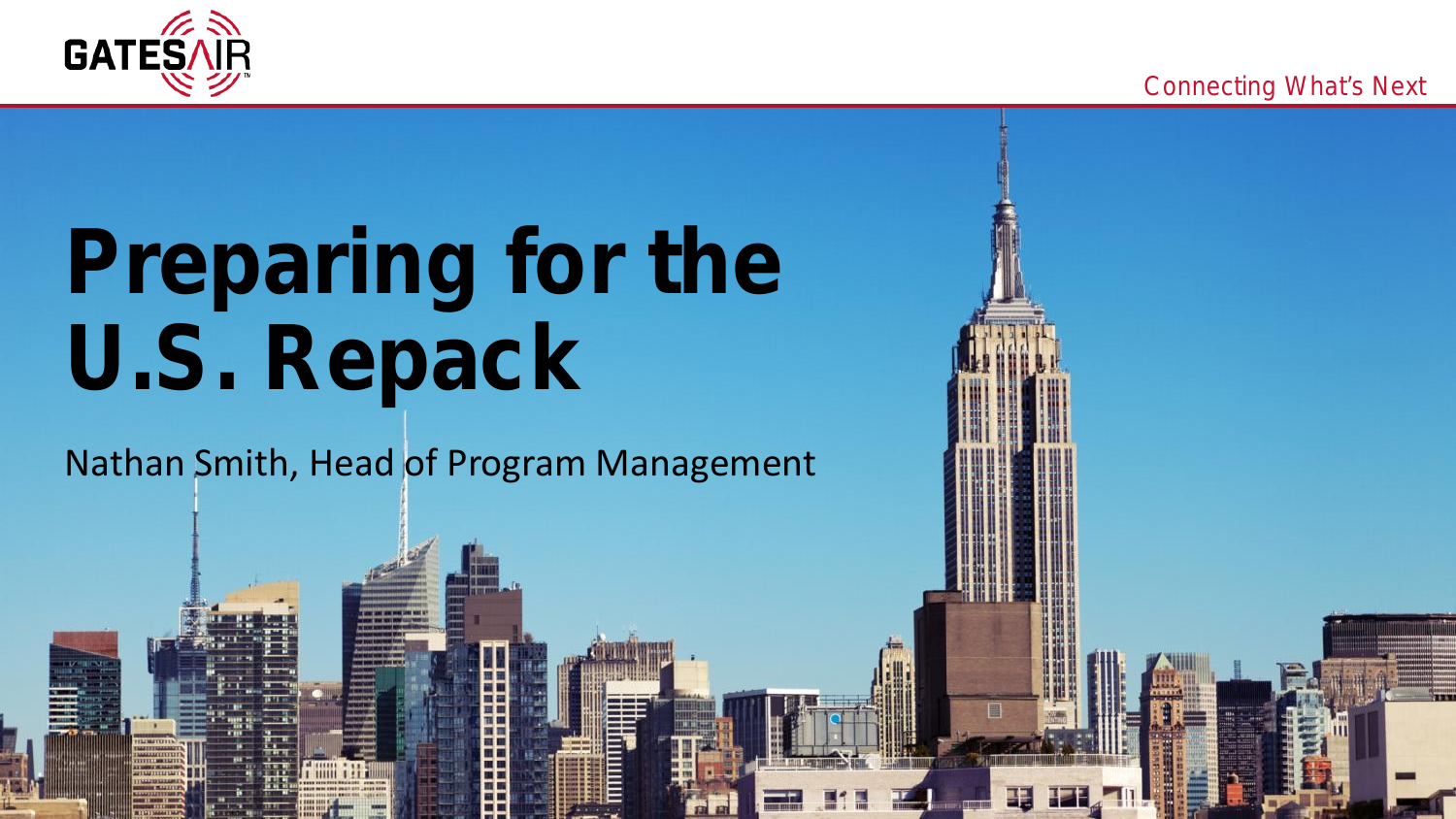

- U.S. spectrum repack incentive auction is scheduled to take place in 2016
- Broadcasters will need to choose one of the following options prior to the auction:
	- Relinquish license entirely
	- Channel share with another broadcaster in same DMA
	- Move from UHF to VHF
	- Move from high VHF to low VHF
- **S1.75 billion allocated to compensate broadcasters for moving**
- **If the FCC recovers 126 MHz, 860 stations will be directly impacted** with up to another 360 stations indirectly impacted

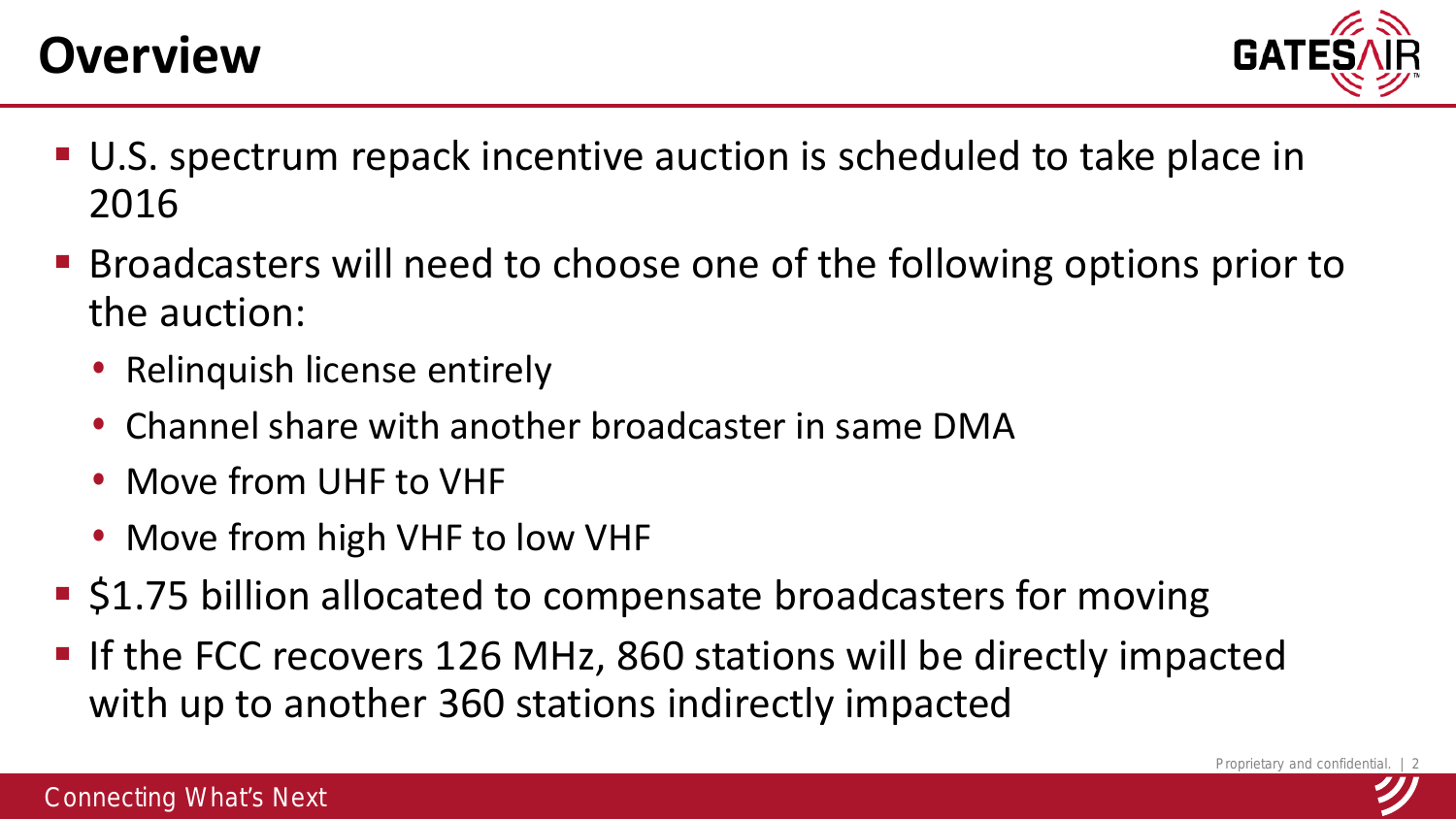

- **The sooner that stations review all options, the more prepared they'll** be for the repack
- GatesAir can help reduce planning costs for broadcasters by assisting throughout the process
- GatesAir can provide a full site survey to evaluate the following:
	- $\checkmark$  Transmitter
	- $\checkmark$  RF System
	- $\checkmark$  Antenna and Feed Line
	- $\checkmark$  Electrical
- **√** Tower
- $\checkmark$  Site and Building Layout
- $\sqrt{HVAC}$

Proprietary and confidential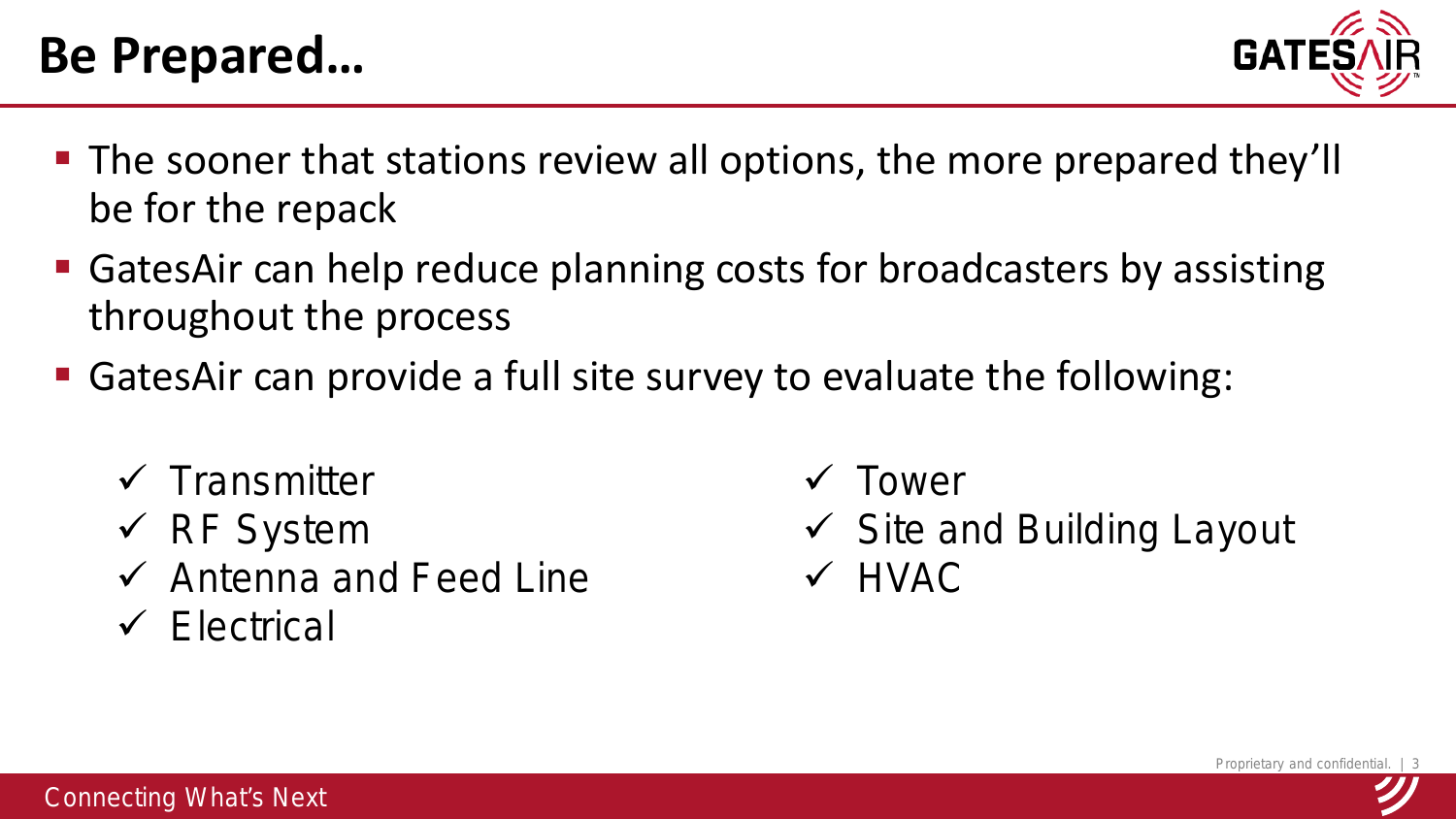

- GatesAir has personnel throughout the country that can support a high volume endeavor of evaluating each site.
- GatesAir can provide P.E. stamped drawings of tower structurals, site and building layouts, HVAC and electric that can be used for permitting purposes, if required.
- The following slides provide some examples of before and after site layout drawings: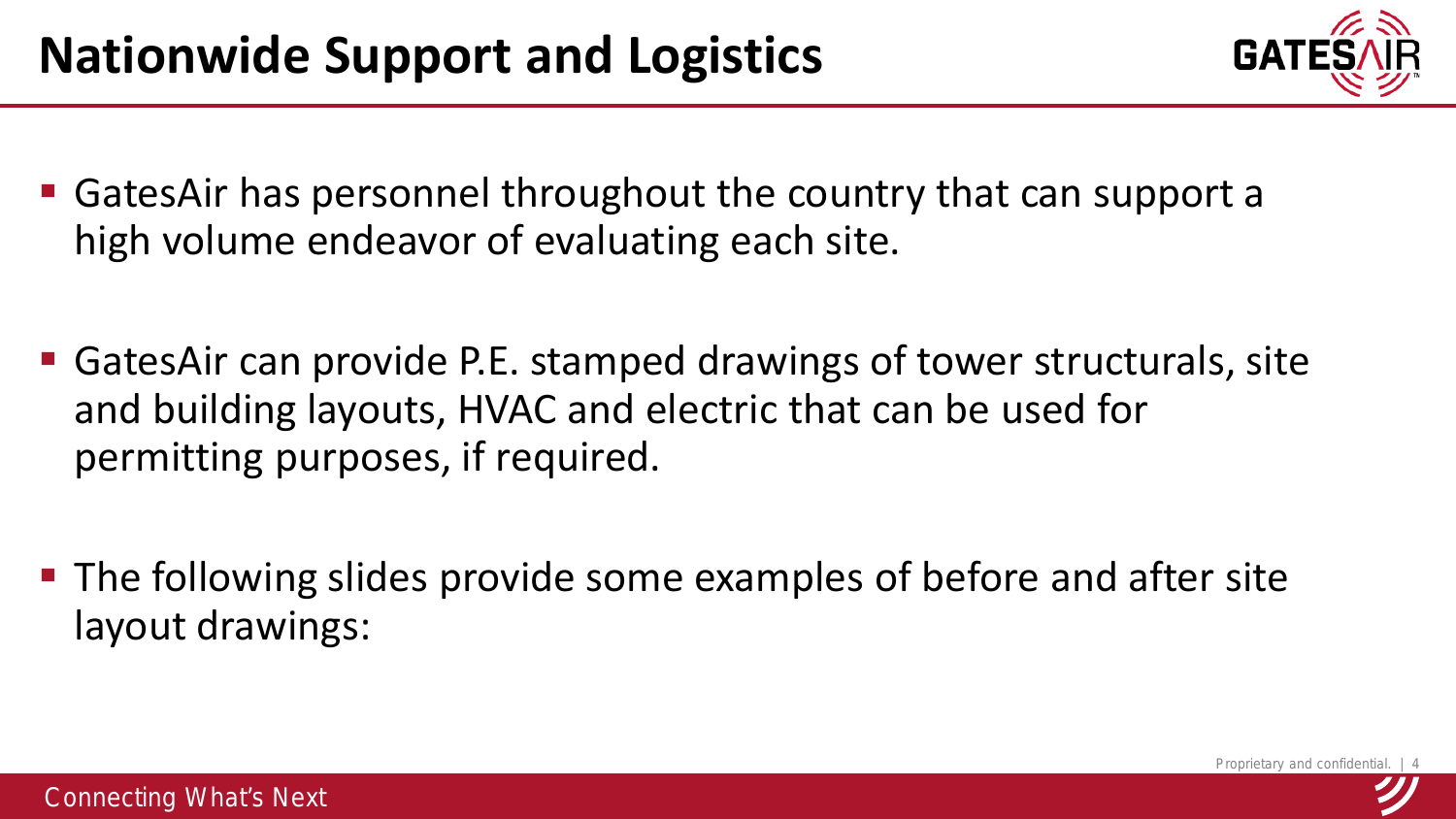

**GATE**S AR

Proprietary and confidential. | 5

#### Connecting What's Next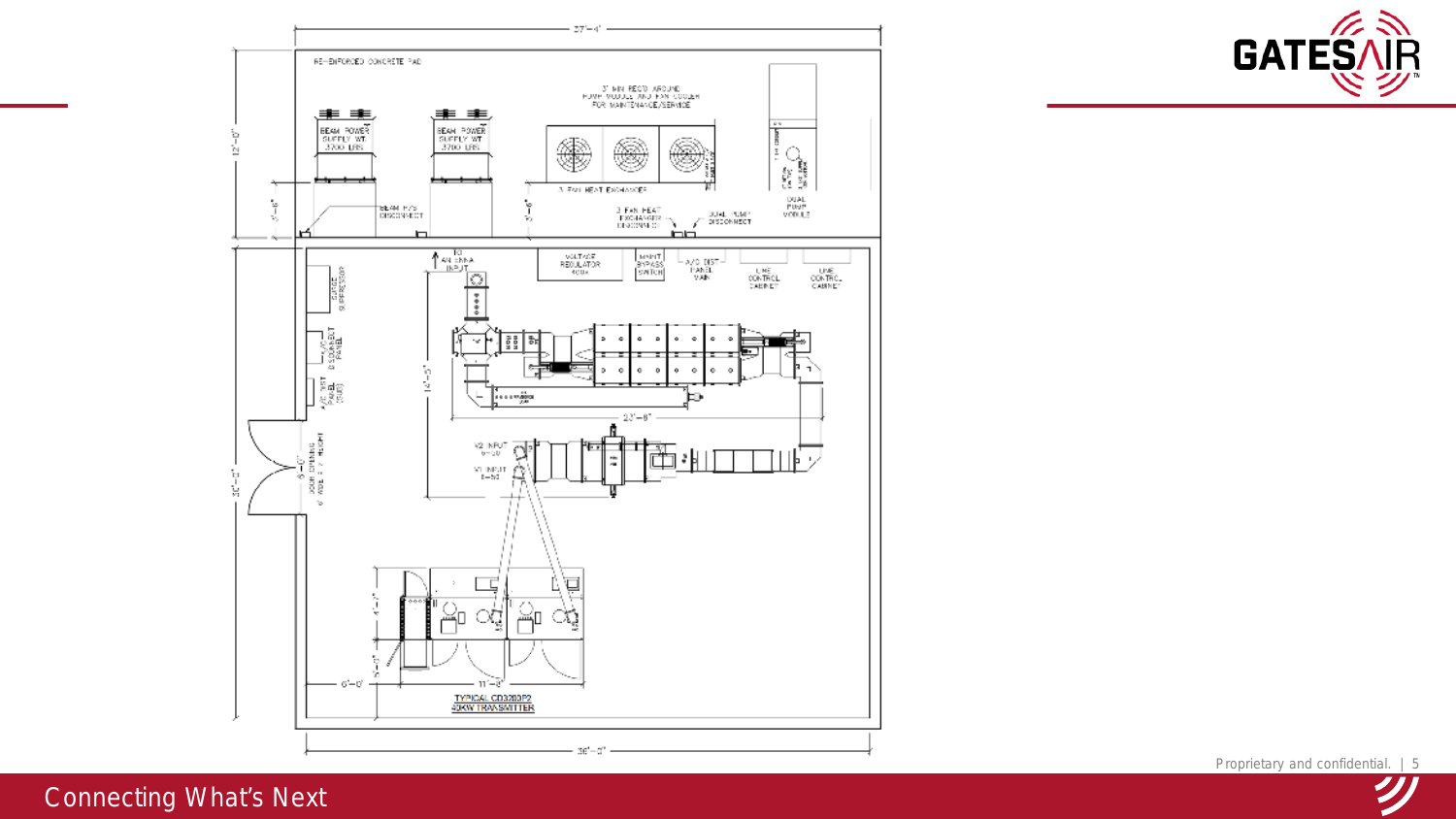

**GATE**S AR

Proprietary and confidential. | 6

### Connecting What's Next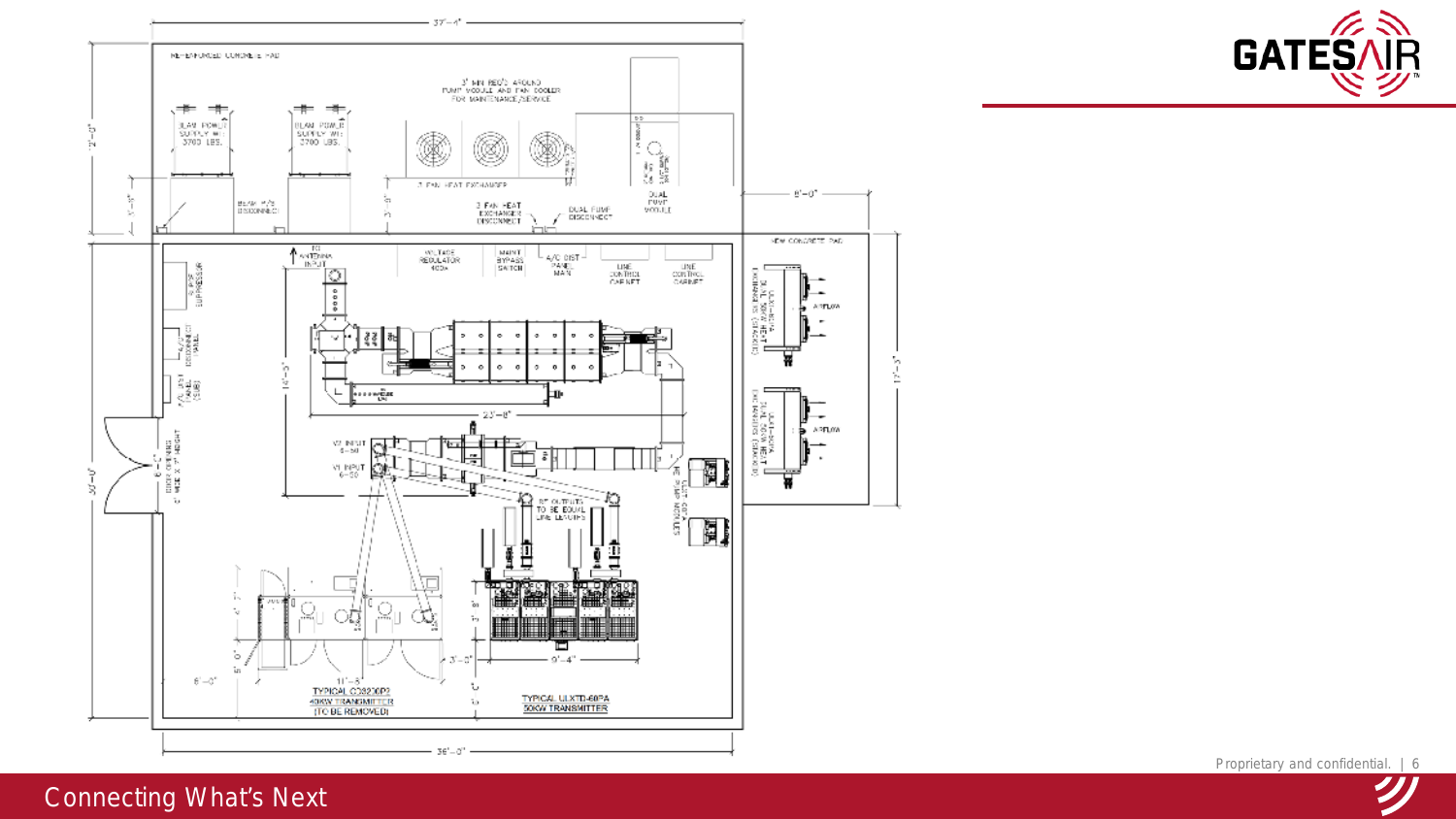

**GATE**S AR

Proprietary and confidential. | 7

Connecting What's Next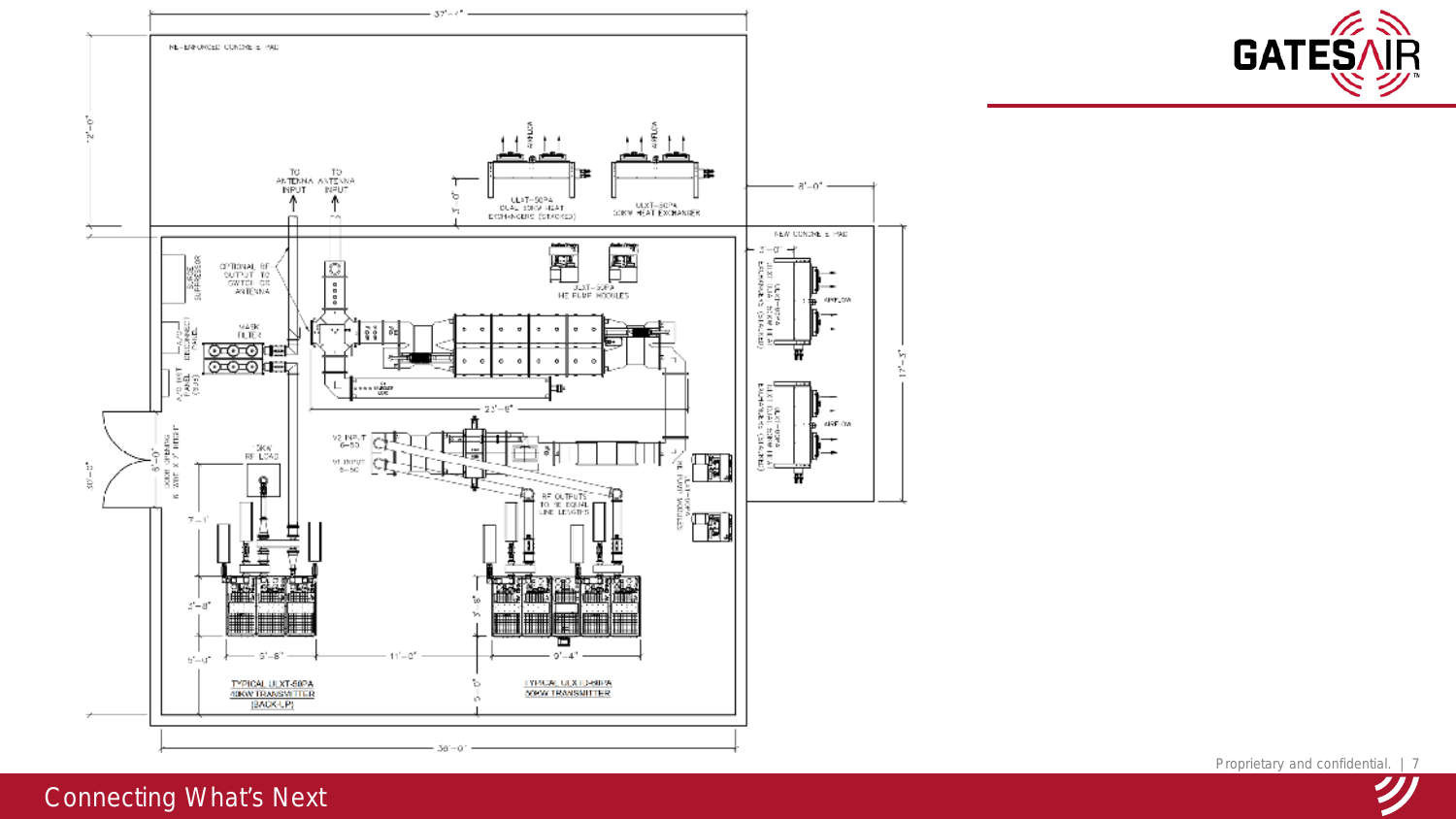

- \$7600 Site survey plus before, during and after installation drawings
- **Additional services offered:** 
	- Tower mapping: \$3500 \$8500
	- Structural analysis: \$3500 \$6500
	- Antenna assessment: \$1000

Proprietary and confidential.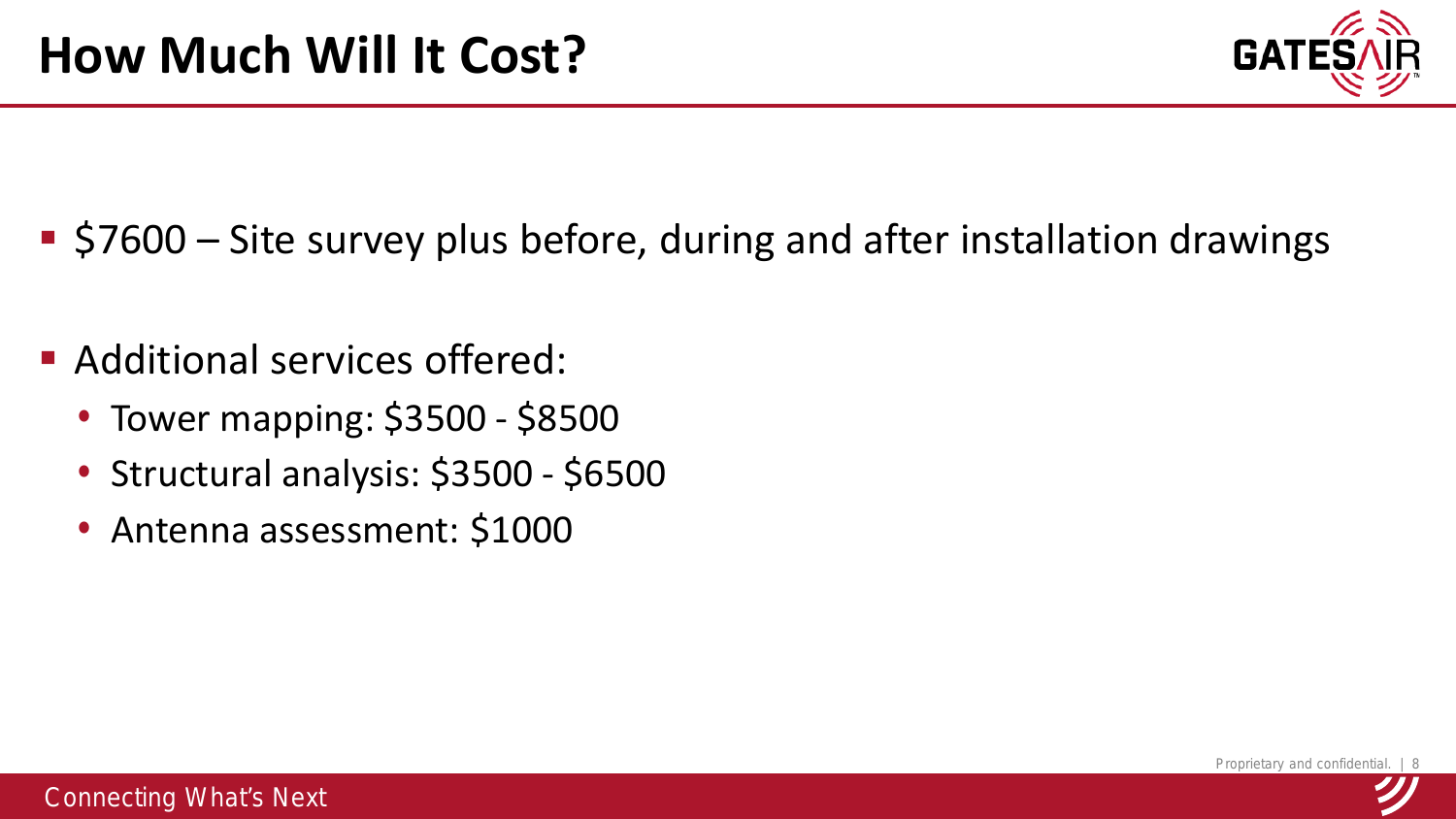

- GatesAir will be able to offer recommendations as a result of the data recovered from the site survey.
- GatesAir will be able to quickly work with the broadcaster to implement the plan once the repack in 2016 has come and gone.
- GatesAir will be able to complete all installations that were recommended as result of the site survey. These items include installations related to transmitters, towers, antennas, feed line, electrical systems and HVAC.
- **GatesAir will credit a portion, if not all, of the Pre-Repack costs if a new GatesAir transmitter is purchased by 2017.**